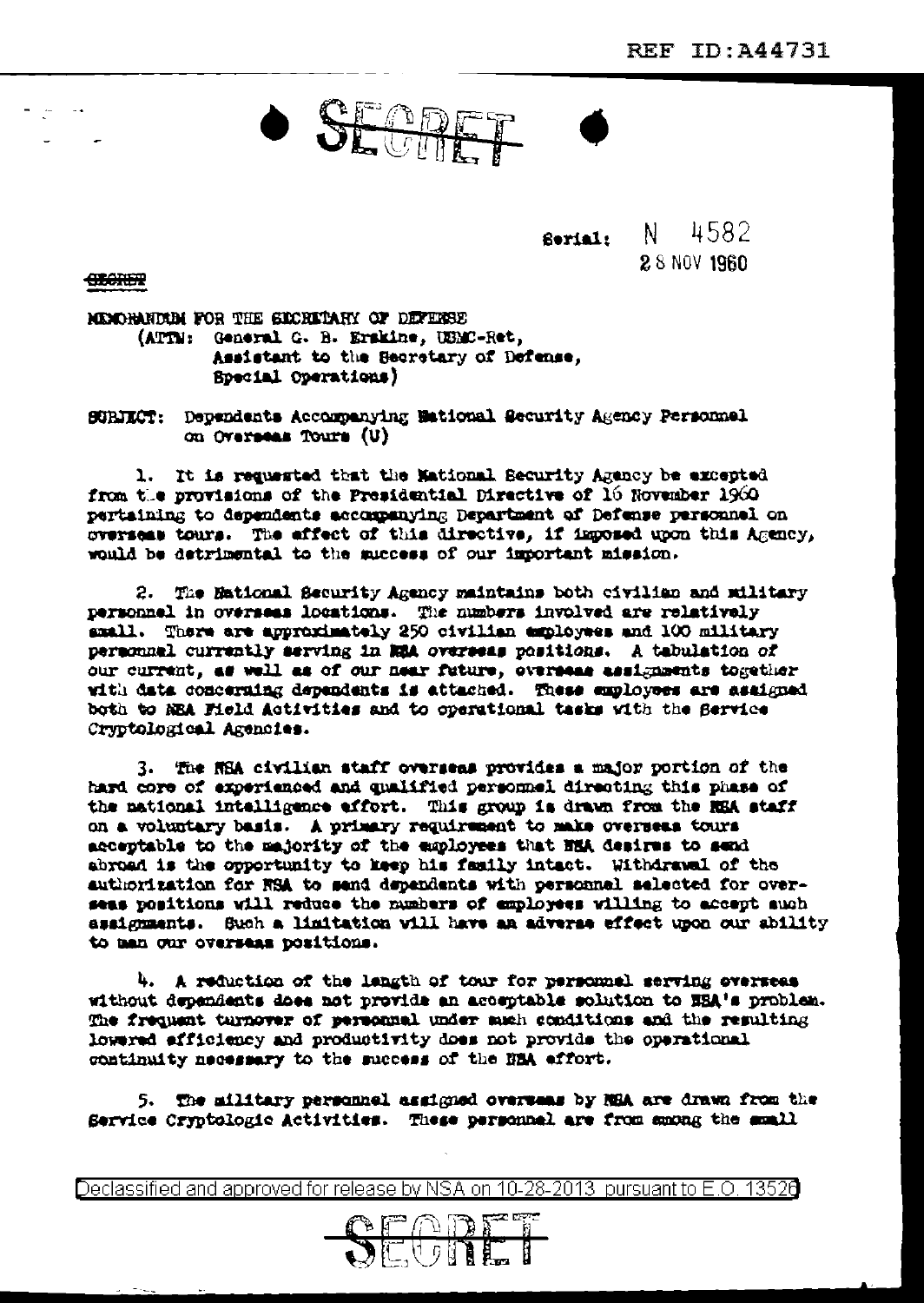# · SEGRET

**COORDER** 

N 4582 **Serial**>

number of experienced and trained military personnel who make a career of the Cryptologic Service. Limitations placed upon the ability of these personnel to maintain a family life while in the military service will only serve to force numbers of these personnel to resign from the service. In this aspect of our problem. With cannot be regarded apart from the Service Cryptologic Agencies since it is the same small group of personnel which must meet the requirements for military manpower of all these activities. To further diminish the small numbers now available will seriously ieopardise the future capacities of both EEA and the Service Cryptologic Activities.

6. In summary, if has is unable to continue to authorize dependents to accompany eivilian and military personnel assigned to overseas positions there is no question but that the number and quality of such personnel will decline. Approval of the basic request is, therefore, strongly recommended.

> L. H. FROST Vice Admiral. USN **Mrector**

2 Incls:

- 1. List of MSA Overseas **Danleyees - Civ (dup)** 2. List of REA Overseas
- Employees Mil (dup)

cc:  $DIR \leq$  $AG$ Reading File PERS

M/R: Self-explanatory. Mr. Mitchell of General Erskine's office requested PERS to prepare a paper presenting the NSA position with reference to the recent Presidential Directive concerning dependents accompanying employees serving overseas. It is understood that OSO is planning to submit a request for an exception to DOD.

men & flen

MAURICE H. KLEIN, PERS, 3755, 28 Nov 60, bp

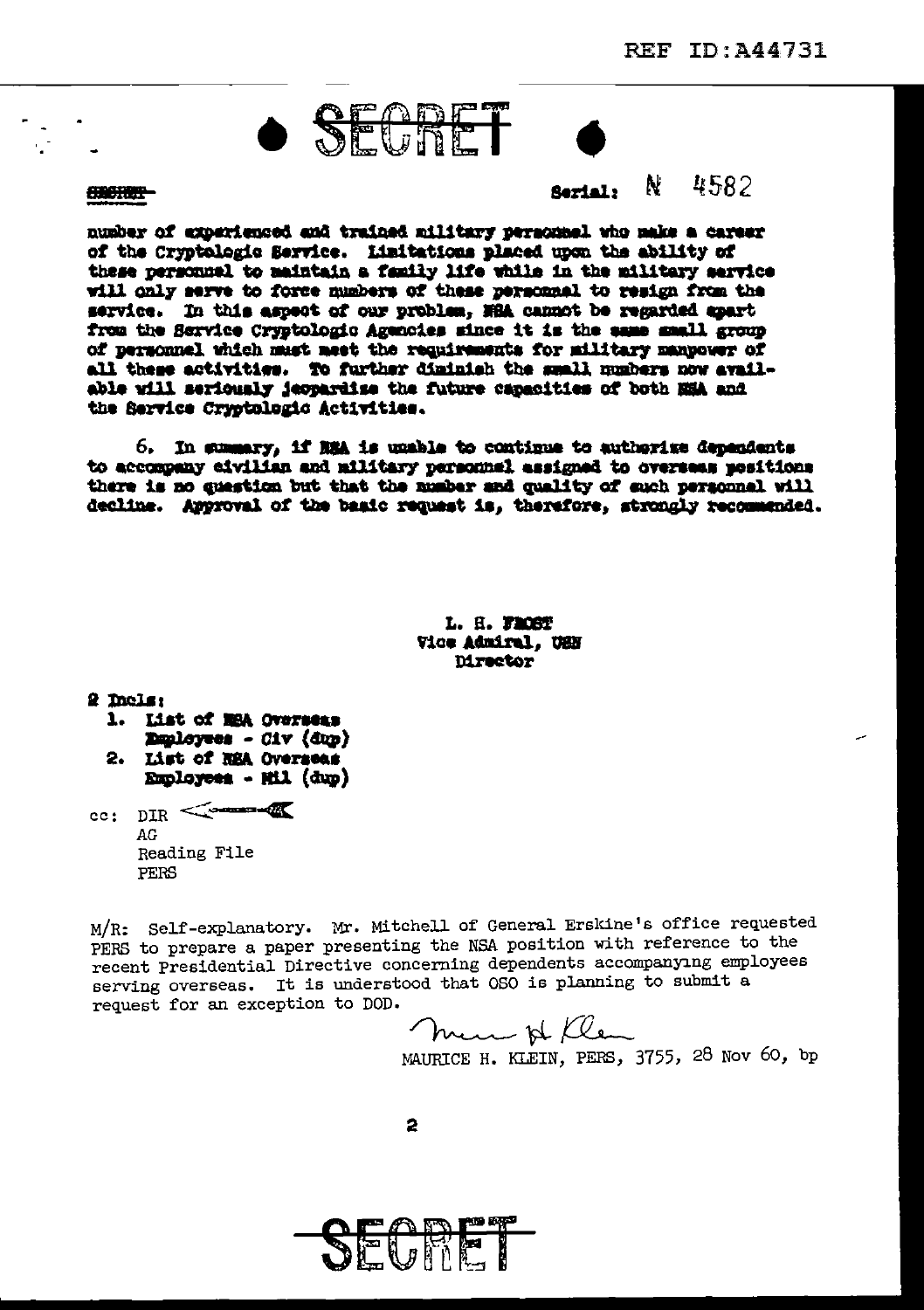|                                      |               | NEA OVARBAN ENFLOYANS             |                     |                                                                         |                                  |                                                     |                           |                                                          |  |
|--------------------------------------|---------------|-----------------------------------|---------------------|-------------------------------------------------------------------------|----------------------------------|-----------------------------------------------------|---------------------------|----------------------------------------------------------|--|
| EO 3.3(h)(2)<br>PL 86-36/50 USC 3605 |               |                                   | CIVILIAN            |                                                                         |                                  |                                                     |                           |                                                          |  |
| LOCATION                             | <b>BG</b>     | NUCKR<br><b>OVERSEAS</b><br>DEPAB |                     | 决策权权<br><b>PRICE MAY GL</b><br><b>DP</b><br><b>DEPRE</b>                |                                  | <b>HEPORT</b><br>PRIOR MAY 61<br>DEPER<br><b>DP</b> |                           | <b>NUCKR</b><br>PROJECTED<br>$0/8$ MAY 61<br>DEPRS<br>DQ |  |
|                                      | $\frac{1}{2}$ | 4<br>6                            | $\frac{0}{1}$       | $\frac{0}{3}$                                                           | $\frac{0}{1}$                    | $\frac{8}{2}$                                       | $\frac{1}{2}$             | þ<br>5                                                   |  |
|                                      | 3             | 10                                | $\bullet$           | $\bullet$                                                               | $\ddot{\mathbf{0}}$              | $\bullet$                                           | $\mathbf{3}^{\mathsf{T}}$ | 10                                                       |  |
|                                      | 9             | 57                                | $\bullet$           | $\bullet$                                                               | $\boldsymbol{Q}$                 | $\bullet$                                           | 9                         | 24                                                       |  |
|                                      |               | <b>89999</b>                      | 10111               | ļ,<br>$\begin{array}{c} 0 \\ L \\ 0 \end{array}$<br>$\ddot{\mathbf{O}}$ | 00101                            | 00300                                               | <b>アーエラム</b>              | <b>SP 03の11</b>                                          |  |
|                                      | $\frac{5}{1}$ | 6<br>S                            | $\frac{3}{9}$       | $\frac{3}{9}$                                                           | $\bullet$<br>$\ddot{\mathbf{Q}}$ | Đ<br>Ö                                              | $\frac{2}{1}$             | 3<br>5                                                   |  |
|                                      | $\mathbf{L}$  | $\pmb{\mathsf{O}}$                | $\bullet$           | $\ddot{\mathbf{0}}$                                                     | $\mathbf 1$                      | $\pmb{\lambda}$                                     | 5                         | $\mathbf{I}$                                             |  |
|                                      | 2             | 6                                 | $\mathbf 0$         | $\mathbf 0$                                                             | $\bullet$                        | $\pmb{\mathsf{Q}}$                                  | $\bullet$                 | 6                                                        |  |
|                                      | Lisaan Engan  | るる ねっちゃれぬち                        | 1000000000          | 00000800002                                                             | ,,,,,,,,,,,,,                    | 00000700000                                         | <b>Subungunant</b>        | 331055件8站205站                                            |  |
| X                                    |               | $\mathbb{F}^m$<br>لريسي           | $\sqrt{2}$<br>্রি এ | معنع ديگا<br>اب<br>Ъ                                                    |                                  |                                                     |                           |                                                          |  |

 $Q$ ) LU VIII L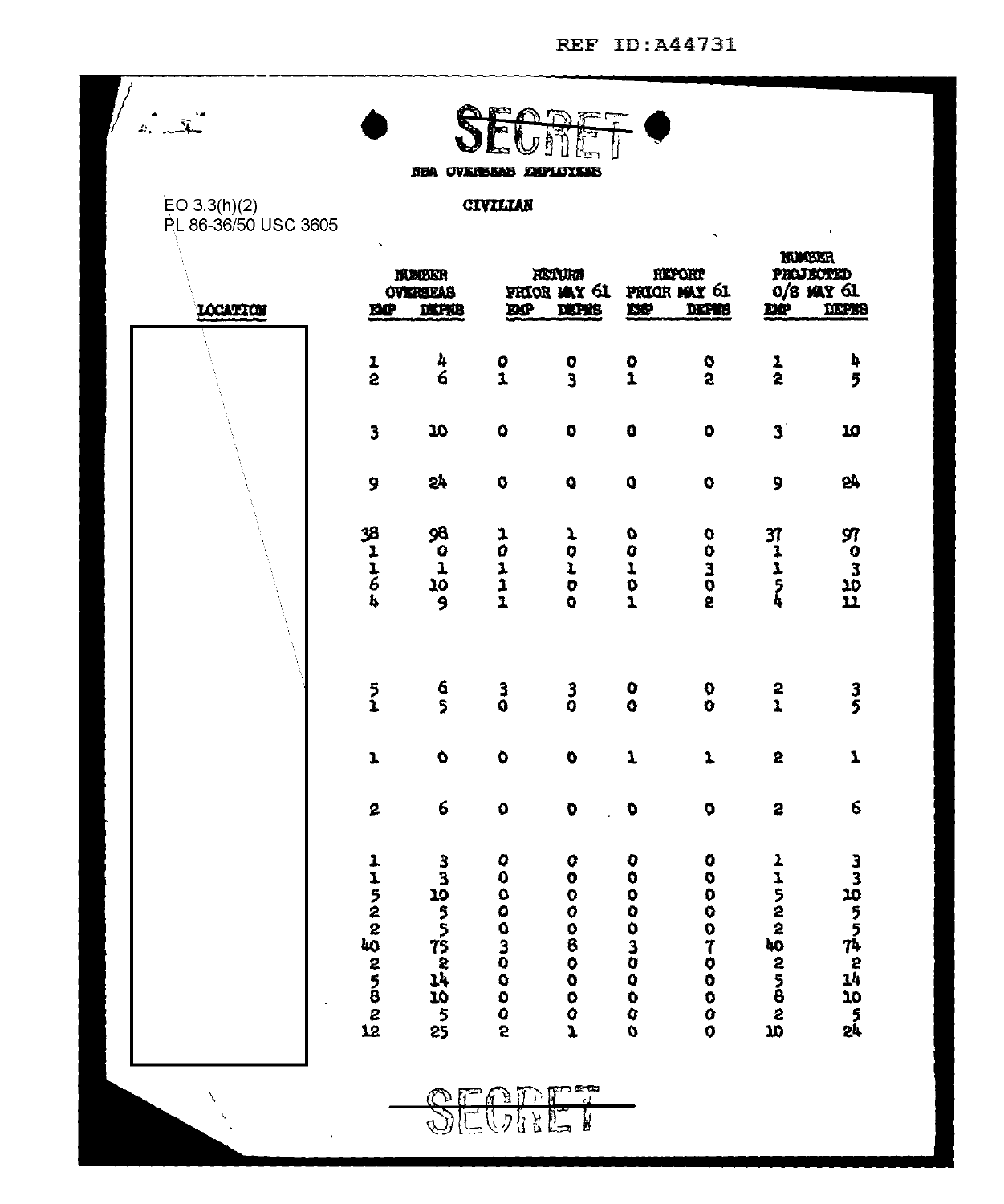

**WIDGEKR** 

#### KSA OVERSRAS EMPLOYEES

### ( **COntinued)**

#### CIVILIAN

EO 3.3(h)(2) PL 86-36/50 USC 3605

| LOCATION | <b>NUCER</b><br><b>OVEREIAS</b><br><b>DEPHS</b><br><b>DC</b> |                                                     | <b>RETURN</b><br>PRIOR MAY 61<br>DP<br>DEPTIB            |                                                                    | <b>REPORT</b><br><b>PEROR MAY 61</b><br>DEPRIS<br>DP   |                                                                          | <b>PROJECTIO</b><br>$0/8$ May $61$<br>DEPES<br><b>DP</b> |                                                  |
|----------|--------------------------------------------------------------|-----------------------------------------------------|----------------------------------------------------------|--------------------------------------------------------------------|--------------------------------------------------------|--------------------------------------------------------------------------|----------------------------------------------------------|--------------------------------------------------|
|          | $\frac{5}{1}$                                                | 12<br>$\circ$                                       | $\mathbf 0$<br>$\bullet$                                 | $\mathbf 0$<br>$\mathbf{o}$                                        | $\mathbf{o}$<br>$\ddot{\mathbf{O}}$                    | $\mathbf 0$<br>$\mathbf{o}$                                              | $\frac{5}{1}$                                            | 12<br>$\circ$                                    |
|          | $\overline{c}$                                               | $\overline{\mathbf{3}}$                             | $\mathbf 0$                                              | $\bullet$                                                          | $\pmb{\mathsf{O}}$                                     | $\bullet$                                                                | $\overline{\mathbf{c}}$                                  | $\overline{\mathbf{3}}$                          |
|          | 74<br>$1116$<br>$1$                                          | 123<br>$\mathbf 0$<br>$\frac{3}{14}$<br>$\mathbf 0$ | 4<br>$\mathbf 0$<br>$\circ$<br>$\bullet$<br>$\mathbf{o}$ | $\mathbf 0$<br>$\bullet$<br>$\bullet$<br>$\mathbf{o}$<br>$\bullet$ | $\frac{5}{0}$<br>$\bullet$<br>$\bullet$<br>$\mathbf 0$ | 12<br>$\circ$<br>$\ddot{\mathbf{o}}$<br>$\bullet$<br>$\ddot{\mathbf{o}}$ | 75<br>$\mathbf 1$<br>$\frac{1}{6}$<br>$\mathbf{I}$       | 135<br>$\mathbf 0$<br>$1^{3}_{4}$<br>$\mathbf 0$ |
|          | $\mathbf{1}$                                                 | $\mathbf 0$                                         | $\mathbf{I}$                                             | $\mathbf{o}$                                                       | $\mathbf{1}$                                           | $\circ$                                                                  | $\mathbf 1$                                              | $\pmb{\mathsf{O}}$                               |
|          | $\mathbf 1$                                                  | $\overline{\mathbf{3}}$                             | $\mathbf{o}$                                             | $\mathbf 0$                                                        | $\mathbf{o}$                                           | $\mathbf 0$                                                              | $\mathbf{I}$                                             | 3                                                |
|          | $\mathbf 7$                                                  | 16                                                  | $\mathbf 0$                                              | $\mathbf 0$                                                        | $\mathbf 0$                                            | $\mathsf{o}$                                                             | $\overline{7}$                                           | 16                                               |
|          | 1                                                            | $\Omega$                                            | $\Omega$                                                 | $\circ$                                                            | $\bullet$                                              | $\mathsf{o}$                                                             | $\mathbf{I}$                                             | $\mathbf{o}$                                     |
| TOTAL    | 255                                                          | 510                                                 | $18\,$                                                   | 17                                                                 | 13                                                     | 27                                                                       | 250                                                      | 520                                              |